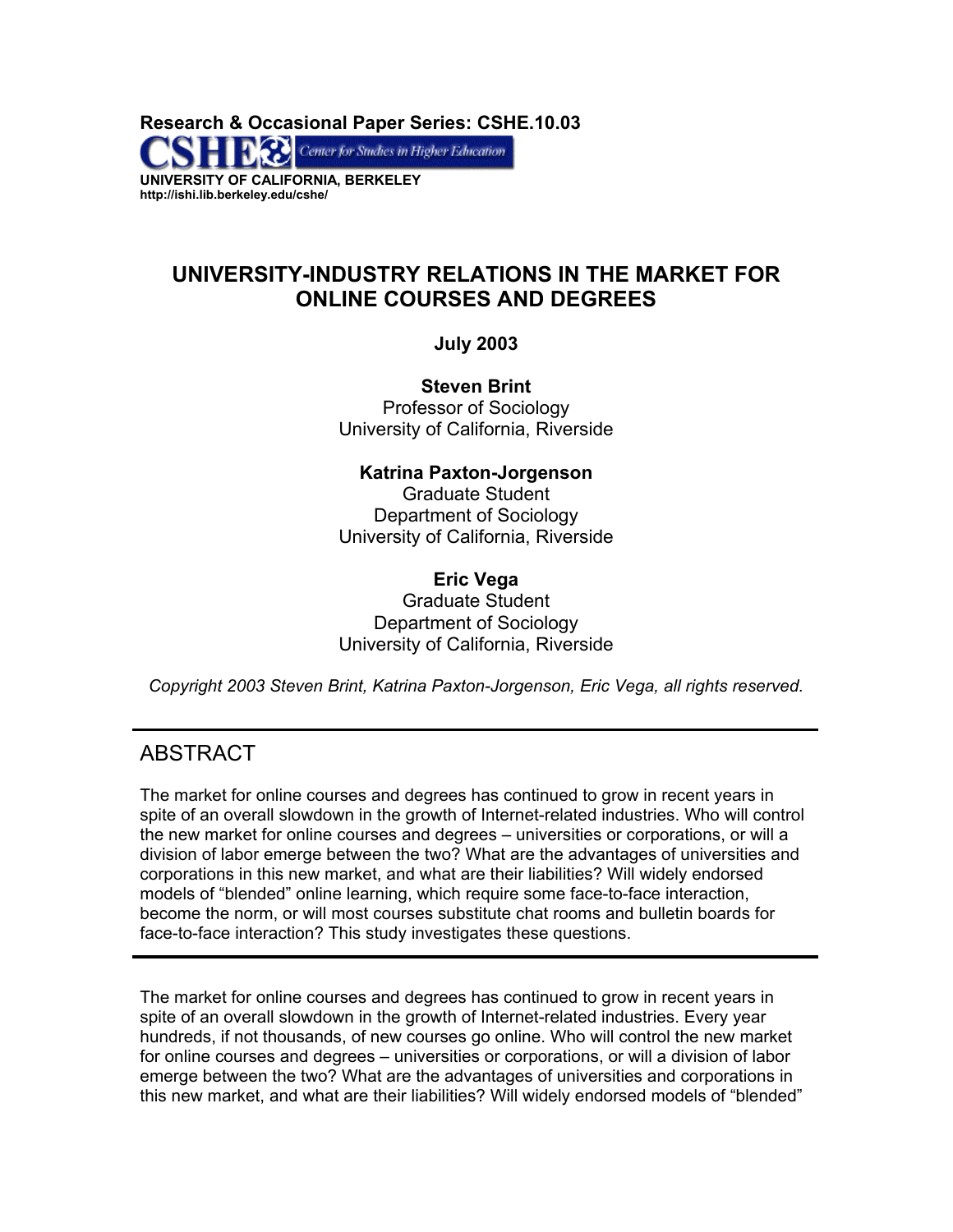online learning, which require some face-to-face interaction, become the norm, or will most courses substitute chat rooms and bulletin boards for face-to-face interaction?

This study investigates these questions. It was conceived at approximately the same time that Teacher's College president and higher education scholar Arthur Levine (2000) was told by an e-learning entrepreneur, "You're going to be the next health care: a poorly managed nonprofit industry which was overtaken by the profit-making sector." Only a few years before, Peter Drucker (1998) had famously predicted that "in 30 years big university campuses will be relics," made obsolescent by more efficient online vendors attracted to the \$225 billion postsecondary education "industry." Naturally, we were interested in the prospects for these prophecies, how much of higher learning was likely to move online, whether universities or corporations would control the lion's share of this market, and what consequences for teaching and learning this control might have. The discourse of the period was strongly divided between those who saw the rise of online courses and degrees bringing gains in flexibility and no losses in quality (Green, 2000; Twigg, 2000) and those who saw the further de-skilling of college teachers, greater control by economizing managers, and potentially significant threats to student learning (Nelson and Watt, 1999; Noble, 1998).

Since the study was conceived, however, the situation has changed significantly. Much of the swagger is gone from the private sector. It is possible to draw a red line through many of the companies listed in Merrill-Lynch's *The Knowledge Web*, one of the bibles of the e-learning craze of the late 1990s (Merrill-Lynch, 1999). The record includes the failures of such well-capitalized firms as ThinkWell, Caliber, Hungry Minds, and the American entry of the Open University. Nor did some of the early university-corporate partnerships fare well, as indicated by the very modest success of such ventures as Fathom, NYU Online, and UCLA's Onlinelearning.net. Not surprisingly, in a matter of five years, the conventional wisdom has changed from Peter Drucker's prediction of technological revolution to Larry Cuban's (1986) dictum that new technology in education *never* displaces the primary classroom-based frame of teaching and learning.

Nevertheless, we think the economic and pedagogical issues posed by Drucker's prediction remain pertinent. In the fluid, and potentially transforming area of technological change, we believe it is important to continue to monitor how corporate and university leaders size up the market and one another. We also believe it is important to keep an eye on what kinds of learning experiences they are offering and proposing for the future. Indeed, the failures of some highly-visible enterprises should not distract us from the continued growth of online courses and degrees, including the steadily-growing phenomena of regular students on college and university campuses opting to take some of their courses online, or the more than 30,000 students enrolled online both at the University of Phoenix and in the various operations of the Education Management Corporation, or the more than 40 Kaplan online campuses enrolling an estimated 11,000 students.

The study is based primarily on lengthy interviews with 36 executives whose organizations are active in the market for online courses and degrees, 20 from colleges and universities and 16 from private firms. These executives include people with titles like "Director of Distance Education" and "Vice-President for Product Development." These executives were asked questions about the advantages and liabilities of online learning, whether particular kinds of students were best able to profit from online courses, the comparative advantages of corporations and universities in the new market,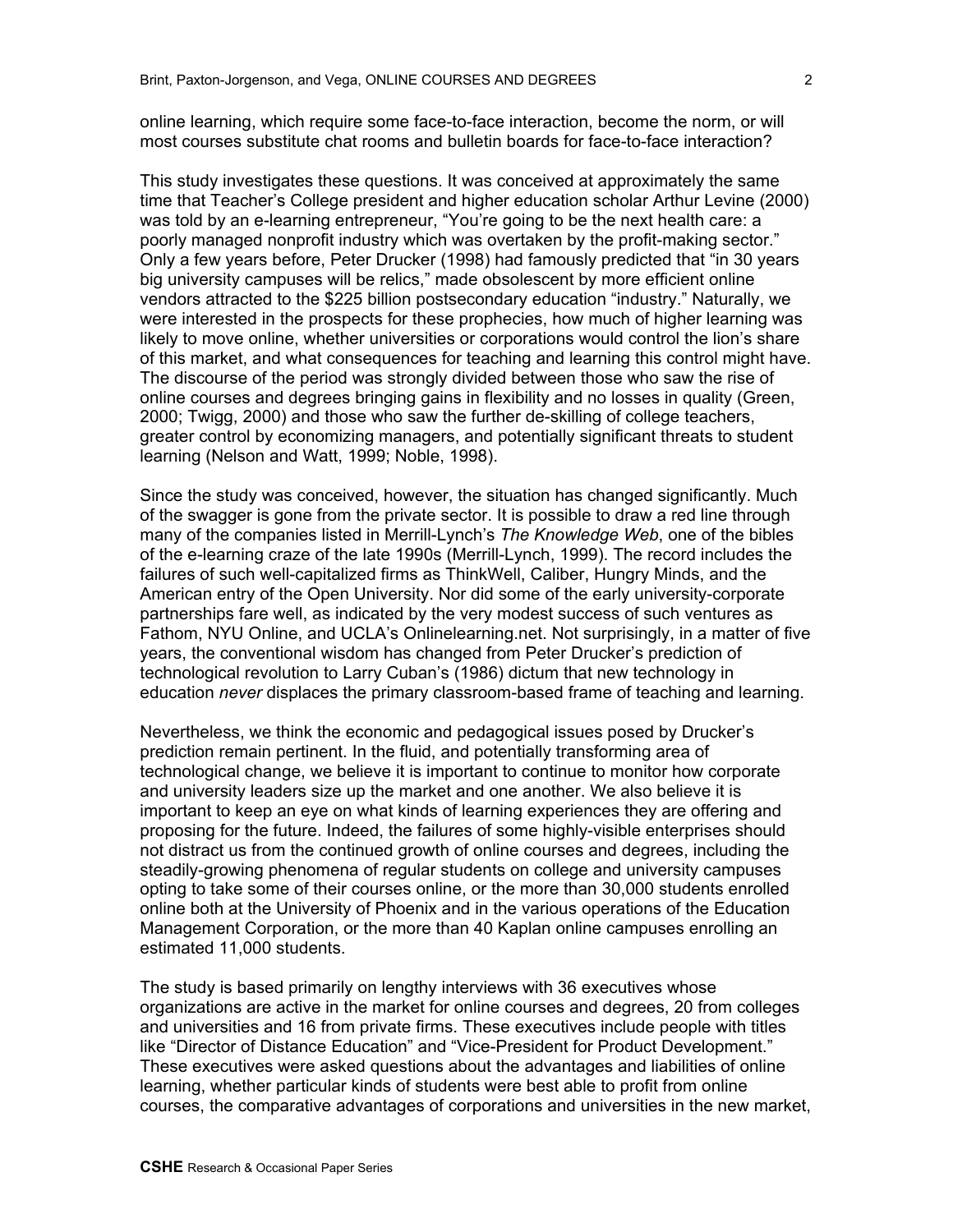and the role of accrediting in maintaining educational quality. We also interviewed 18 college students in Southern California who had taken courses online. These interviews took place on six college campuses. Students were asked about differences between online and face-to-face courses, whether online courses were boring or interesting, motivating or unmotivating, empowering or not, whether they missed face-to-face interaction with fellow students, and whether instructors were quick to respond to their questions and comments. To gain a sense of the quality of currently available online courses, we also sampled courses from 40 providers.

In this paper, we will present both quantitative and qualitative data, but the quantitative data, which is based on just 36 executives and 18 students, is obviously not highly reliable. At most, it may be suggestive. The qualitative data – that based on longer responses to interview questions – is clearly richer and more useful at this point.

In this paper, we address three specific issues. First, we discuss commonalities and differences in the views of university and corporate officials about online higher education. Second, we discuss what the data show about the stability of the current division of labor between universities and corporations and the strategies that corporations are developing to compete more directly with colleges and universities. Third, we address a principal concern that has emerged from our sampling of courses: the gap between the assurances of equivalent quality in online courses and our student respondents' reservations about the quality of online courses. This last section of the paper will provide a survey of quality issues, including student and instructor effort in online courses, the unfulfilled promise of "blended" models combining face-to-face and online interaction, and the insufficient control on quality provided by current accrediting procedures.

We find that a division of labor is emerging with corporations servicing a considerable share of the market for mid-career adults, while universities continue to dominate the traditional 18-24 year old market. Corporations have significant advantages in speed to market and in business-sensitive design, but high-quality content remains, in most areas, the preserve of universities – and reputation for educational excellence continues to matter in the online market. At the same time, universities endorsing a training (rather than a broader educational) mission and laboring under strained finances may turn increasingly to online products, leading to a new "digital divide" between those campuses able to maintain control of the means of educational production and those unable to maintain this control. We find that important issues related to quality remain for online courses in spite of widespread assurances that "no significant differences" exist in learning between similar online and face-to-face courses. These issues have to do with the level of interest course materials generate and the extent to which students miss opportunities to interact with one another about course materials. Finally, we find little reason to believe that "blended" experiences, which combine online and face-to-face instruction, will become the norm for online courses, even though they are strongly endorsed as an ideal by many executives particularly in the private sector.

#### **The New Conventional Wisdom**

Table 1 shows areas of agreement between corporate and university respondents. Respondents from both sectors agreed that online courses will continue to be an important and growing part of post-secondary education, primarily because of their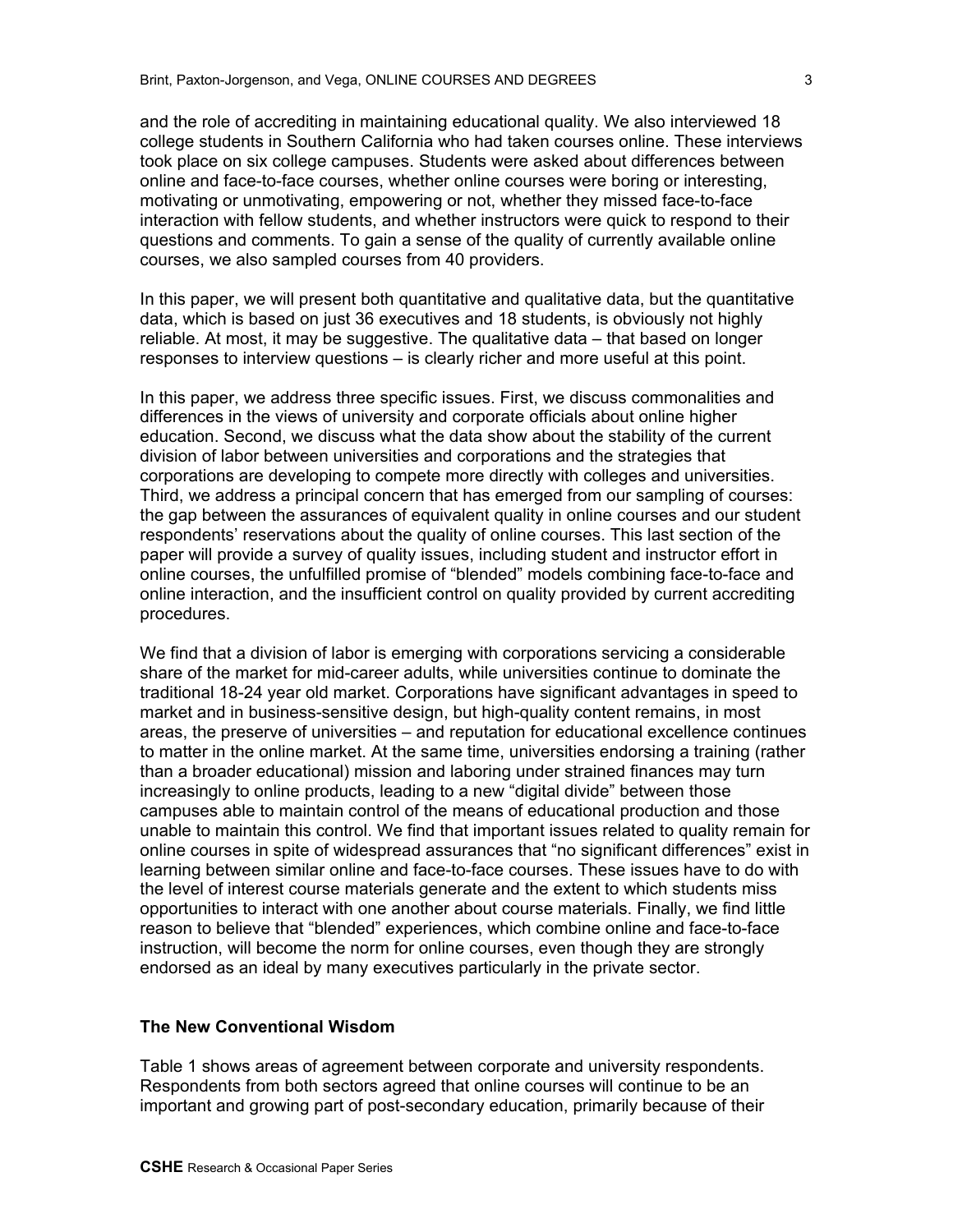convenience. Neither corporate nor university respondents believe that online learning will eventually replace traditional forms of instruction. It is a "supplement," many said, "not a substitute." Although half of the respondents in both sectors denied that face-toface interaction was necessary for the success of online courses, respondents indicated that a purely online experience would not work for most younger students or for adults who lacked high levels of motivation and self-discipline. In the market for younger and less independent learners, private firms, they said, will have to offer "hybrid" or "blended" courses involving some face-to-face interaction, typically through affiliation with a college and university.

Thus, as compared to the situation just two years ago, the online market appears to be developing a relatively straightforward division of labor, with colleges taking the younger learners and corporations the business-to-business market, and with competition limited to the adult and continuing education markets. Colleges and universities, which were relegated to the dustbin of history by Drucker and others not long ago, now appear to be in a comparatively secure and even dominant position in the market, primarily because of their name recognition. Indeed, one senses a degree of confidence verging on complacency among the larger university providers "Private firms no longer possess any real advantages over universities," said one. "Universities all have access to what was once specialized software, and universities have the expert faculty to implement and design courses... (T)he big advantage colleges and universities maintain is reputation."

|                                            | Corporate Officials | College &<br><b>University Officials</b> |
|--------------------------------------------|---------------------|------------------------------------------|
| <b>Advantages of Online Courses:</b>       | 58%                 | 50%                                      |
| Convenience                                | (11)                | (8)                                      |
| Online is Most Appropriate for Self-       | 58%                 | 56%                                      |
| Motivated and Independent Learners         | (11)                | (9)                                      |
| Online is Mainly a Supplement, Not a       | 47%                 | 50%                                      |
| <b>Replacement for Traditional Courses</b> | (9)                 | (8)                                      |
| Face-to-Face Interaction is Not Necessary  | 47%                 | 50%                                      |
| for the Success of Online Courses          | (9)                 | (8)                                      |
| Advantage of Corporations in the Online    | 32%                 | 38%                                      |
| Market: Level of Capitalization/Resources  | (6)                 | (6)                                      |
|                                            |                     |                                          |

# **Table 1. Commonalities among Corporate and Higher Education Respondents**

## **Comparing University and Industry Respondents**

Table 2 reports differences between university and corporate respondents. Not surprisingly, both sets of respondents tend to look at the market in ways that reflect their own investments and traditional asset strengths.

As compared to corporate respondents, university officials were more likely to say that an advantage of online courses was their ability to serve students living in remote locations. They were more likely to worry about the loss of community brought about by the shift to online courses, but nonetheless they proposed to meet interaction needs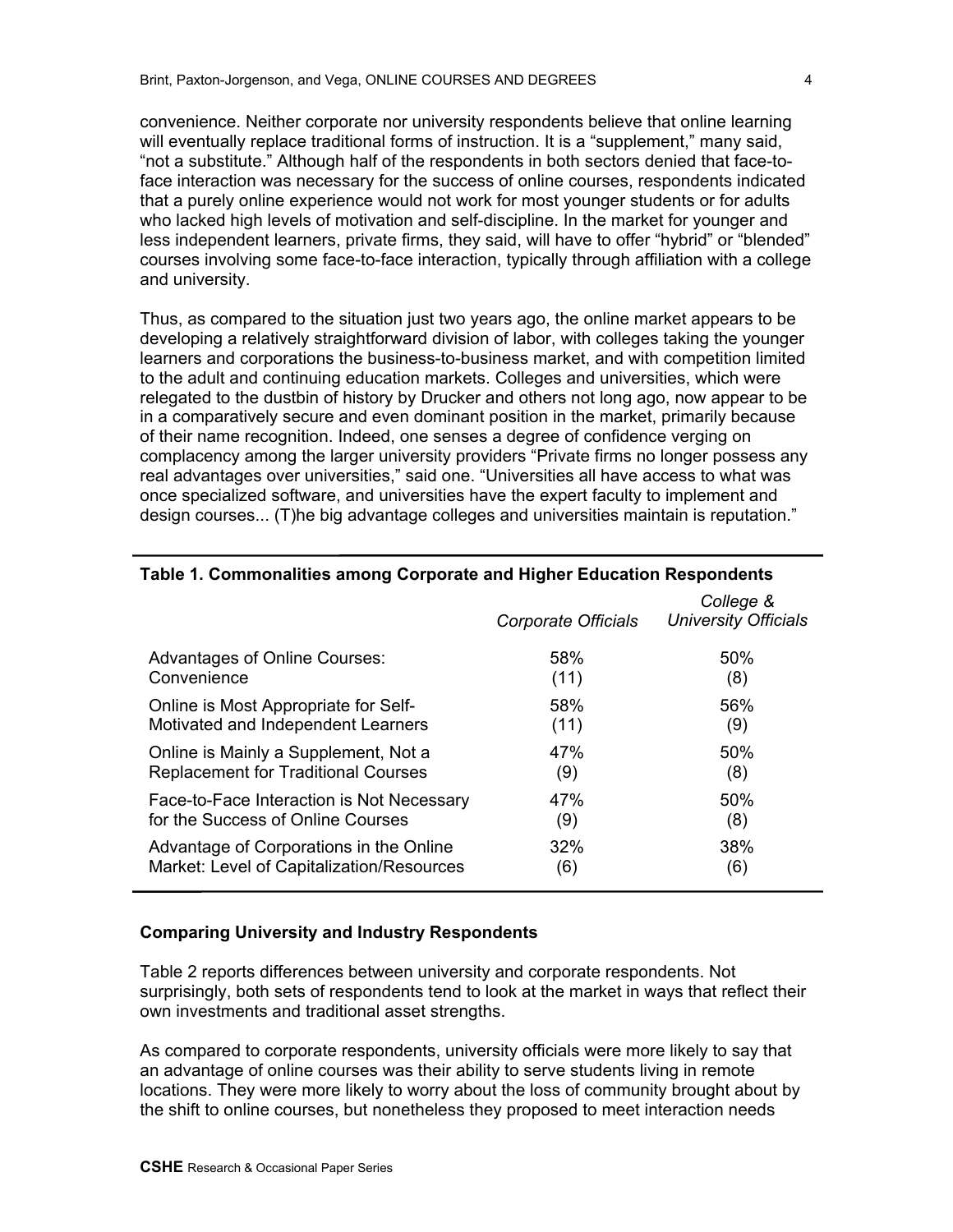primarily through bulletin boards and chat rooms (features of all of the most popular platforms) rather than through more sophisticated technological means or by requiring some face-to-face interaction. They were much more likely to see quality of course content, reflecting the expertise of instructors, as a distinctive advantage of universities.

Corporate officials were more likely to see online courses as appealing to adult learners and business people. They were more likely to see corporations as having advantages in their speed to market, their technological capabilities, and the resources available to them to create high quality learning materials. Because they were more reliant on sophisticated technology, they were also more aware of problems in existing delivery systems. A noteworthy minority of corporate respondents also continued to exhibit 1990s-style signs of revolutionary enthusiasm. This minority argued that online graduates were actually more desirable employees than regular graduates (because of their maturity, independence, and ability to navigate technology), and they were willing to agree with Drucker that in the future online alternatives would replace some physical campuses.

## **Table 2. Differences between Corporate and University Respondents**

A. College and University Officials Higher

|                                                             | College &<br><b>University Officials</b> | Corporate<br><b>Officials</b> |
|-------------------------------------------------------------|------------------------------------------|-------------------------------|
| Disadvantages of Online: Loss of Social                     | 58%                                      | 38%                           |
| Interaction/Community                                       | (11)                                     | (6)                           |
| Advantages of Universities: Quality of<br>Courses is Higher | 53%<br>(10)                              | $0\%$                         |
| Interaction Needs Can Be Met by Bulletin                    | 53%                                      | 25%                           |
| Boards/Chat Rooms                                           | (10)                                     | (4)                           |
| Advantages of Online: Ability to Reach                      | 42%                                      | 19%                           |
| <b>Students in Remote Locations</b>                         | (8)                                      | (3)                           |
| <b>Advantages of Universities: Name</b>                     | 37%                                      | 25%                           |
| Recognition                                                 | (7)                                      | (4)                           |

B. Corporate Officials Higher

|                                                                              | College &<br><b>University Officials</b> | Corporate Officials |
|------------------------------------------------------------------------------|------------------------------------------|---------------------|
| Advantages of Corporations: Cutting-                                         | 11%                                      | 44%                 |
| Edge Technology                                                              | (2)                                      | (7)                 |
| Online Graduates May Be More Desirable                                       | 16%                                      | 38%                 |
| to Employers                                                                 | (3)                                      | (6)                 |
| Interaction Needs Can Be Met with                                            | 5%                                       | 31%                 |
| <b>Advanced Technological Solutions</b>                                      | (1)                                      | (5)                 |
| Advantages of Corporations: Higher-<br><b>Quality Learning Materials</b>     | $0\%$                                    | 25%<br>(4)          |
| Some or Many Colleges & Universities<br>Will Be Displaced by Online Programs | $0\%$                                    | 25%<br>(4)          |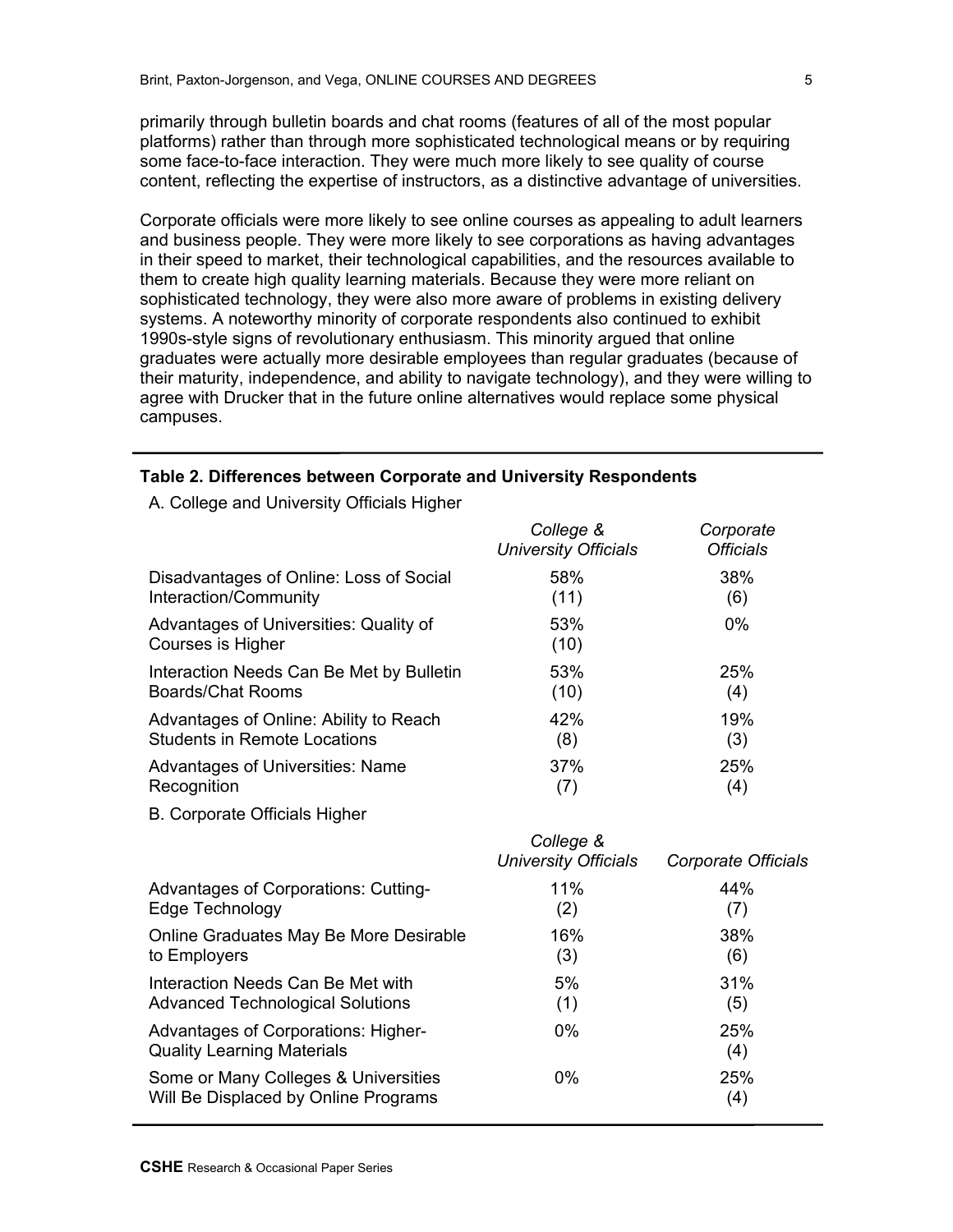#### **Competitive Tensions**

The qualitative responses add shape and depth to these quantitative patterns. For all of the talk of a division of labor between universities and corporations, the interviews make clear that corporations and universities see themselves as competitors, and the corporations, in particular, continue to view mass higher education as having critical vulnerabilities. Competitive tensions are particularly evident in responses to our question about the advantages and disadvantages of universities and corporations in the online market.

From the universities' perspective, corporations are in the e-learning business strictly to make money. "Hungry Minds is an example," said one respondent. "All they were in it for was the immediate payoff and when that didn't look like it was gong to happen they pulled the plug, leaving all their students out to dry. That doesn't foster a good image for other privates." Because they see corporations as primarily oriented to profit rather than content, university officials view corporations as unable to create truly high quality content. "Yes, corporations can make a course more visually appealing, because they have the financial resources to do so. Yet a drawback to this is that private firms tend to water down the content." This also makes it easier for colleges and universities to market an association with educational quality. As one respondent put it: "We don't promote traditional education, saying, 'Come to our campus, we use chalk!' Or: 'Get an overhead degree!' If universities want to sell their courses (in an online format), they can sell the fact that now more students can have access to their quality education."

The indictment of universities by private firms was, in many cases, equally severe. The real education provided at colleges and universities is, they said, not as high as advertised. "Let's not kid ourselves about real classroom experiences. I have been in some terribly unmotivating physical classrooms." Nor do they do well with online courses: "Courses often end up looking like a digital textbook with limited interaction and students who regurgitate rather than learn." Part of the problem is lack of funds: "Producing high quality content is very problematic for universities because of competition for funds on campus.... In general, private companies can provide higher production values to the equation..."<sup>1</sup>

Indeed, at least the more aggressive respondents in the corporate sector showed signs of developing a full-scale analysis of the cultural and resource vulnerabilities of colleges of universities. In their view, academic freedom creates conditions that allow for high levels of variability in course and teaching quality. Academic culture, moreover, presents each course as a unique, holistic experience. Online corporate officials supplying the middle levels of the managerial and technical labor markets doubt that this is a model that meshes well with the outlook of employers: "If you know something already," said one, "Why shouldn't you be able to skip ahead? If you need to review something, why shouldn't you have it explained in a number of different ways?" In the words of another, "Corporations are more concerned about exactly what you need to know to do a job. Modular components that are self-contained are appropriate under these circumstances. This implies a different instructional design." Over-extension is understood to be a major problem faced by universities, particularly during periods of reduced state funding. Pointedly, corporate respondents observed that many colleges and universities have more students than buildings and classes to accommodate them. "In my area, the University of Central Florida was known by students as U Can't Finish, because students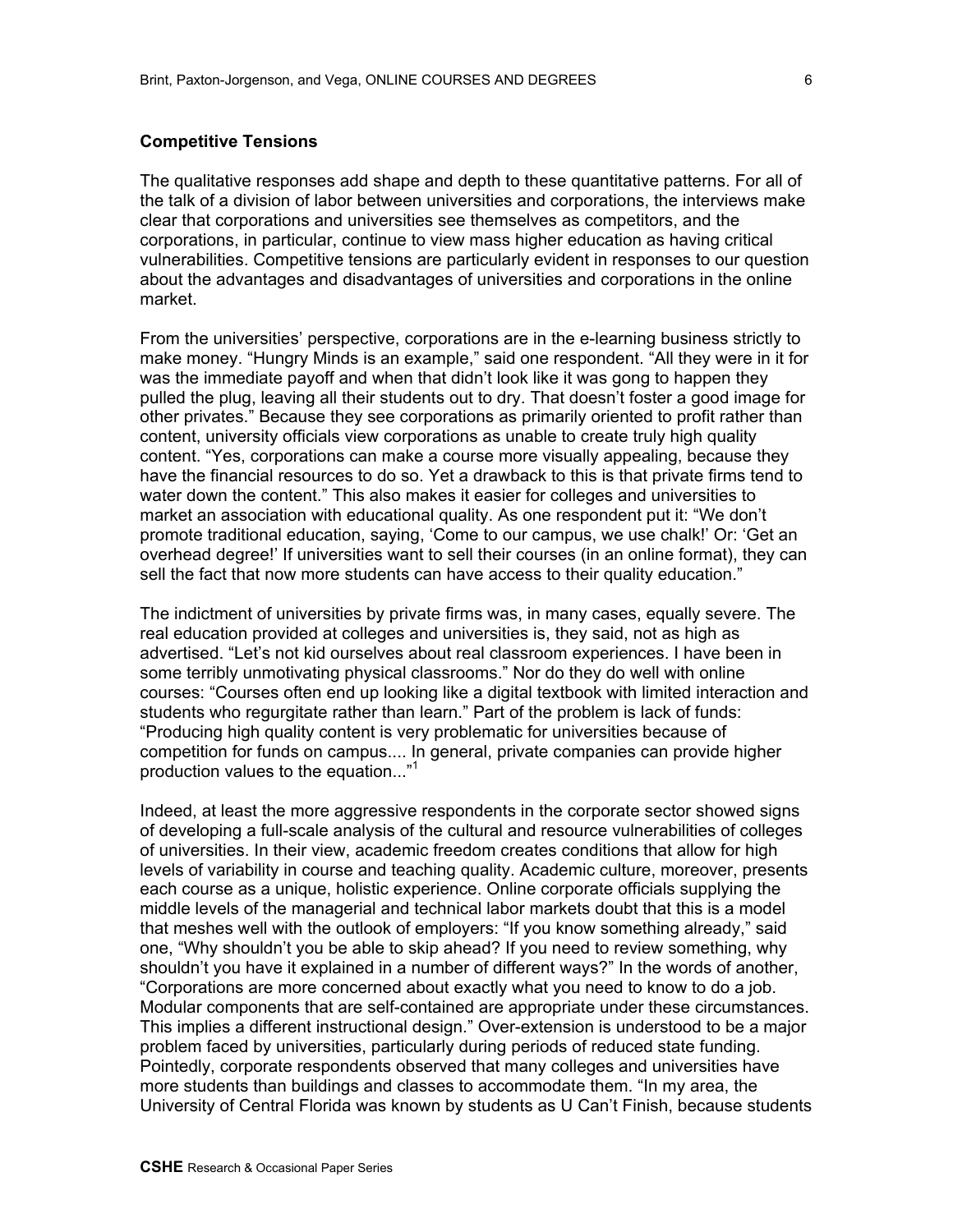couldn't find classes to enroll in... Now (it)... is working on hybrid courses, where most of the work is online, and so are... other institutions and state systems."

Only a few respondents were willing to project a very different educational landscape than exists today, but these few are worthy of note. According to one: "I definitely see some colleges and universities closing in the future. Even today, I don't see how colleges under 1000 make it. How do they maintain a college with so few students? Why not just sell the land? I have a 14-year old. I believe he will take online courses and go to college with 40-50 hours already done. This option will have a name that doesn't exist today. He will probably go to a traditional university where he takes some courses online. I have a six-year old whose experience will be very different. He might go to Disney University. Courses will be produced to look like X-Box games. Educational games are already being used in lots of elementary schools with Sony Play Stations. This is the generation that will grow up with video game expectations of the educational experience."

#### **The New "Digital Divide"**

To move beyond the business-to-business and adult continuing education markets, corporations can either compete directly by setting up their own online "campuses," or they can market course products to colleges and universities. Name recognition would seem to be a daunting barrier to the first strategy, but a surprising number of for-profit entities are enrolling students if not always turning a profit. It may be that the title "university," when combined with engaging enough content and low enough cost, confers a degree of legitimacy that is sufficient.<sup>2</sup>

Perhaps more important, the lower half of the market for business and technical labor seems to be cooperating with these new entities: One recent survey found that some 60 percent of 240 employers surveyed say they do not care if degrees are earned online so long as the quality of the degree is credible (Vault.com, 2001). Nevertheless, the success of for-profit online universities has been decidedly mixed. A few, such as the University of Phoenix, have established a strong presence in the market; many others have faltered. Name recognition and the reputation of universities for quality continue to pose a major barrier to the success of for-profit firms.

Name recognition is obviously not a barrier to the second strategy, because course products are licensed to existing institutions. Quite a bit of development effort is, therefore, also moving in this direction – some of it related to specialized business and technical courses, and some of it related to development of online versions of large lower-division courses. For the time being, the business-to-business market is stronger for specialized courses. But development work that is going on now for business training markets can be transferred to the college and university market. Clearly, some corporate executives have come to the conclusion that licensed online courses will become the textbooks of the future. "Corporations have tremendous economies of scale," said one. "We can sell courses at a reasonable price. Colleges can't even share materials across campuses...Colleges simply don't have the resources to be an effective model."

Community colleges, which have already provided a substantial market for tele-courses are the most likely points of entry. The community colleges may even be open to modular, job-related course products that can be customized to meet specific student,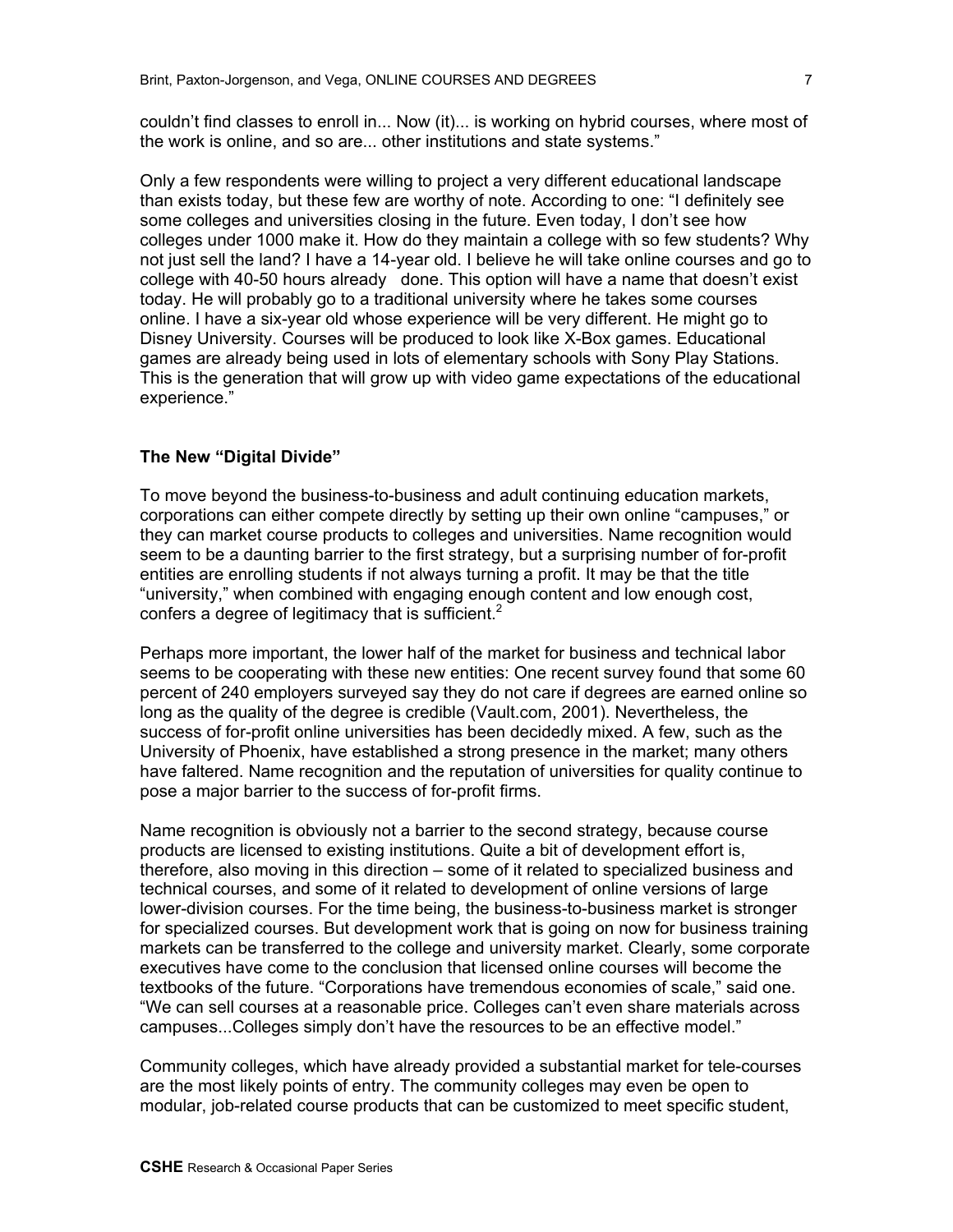employer, and state certification demands. They have already shown a receptivity to customized training and an indifference to degree completion. Online providers already mimic the class resentment-tinged rhetoric that has been a staple of the community college movement for many years. Thus, in the words of one corporate respondent: "Whether you got your degree online will be a non-issue in 20 years. The real question is not: 'Did you take a course in swimming?' It is: 'Can you swim?' Competency-based models will ultimately control for the elitist notion that where you studied is somehow more important than your demonstrated knowledge, know-how, and behavior..." Another immediate opportunity is provided by large, general education courses with high enrollments, such as Introduction to Psychology, Introduction to Economics, and Introduction to Biology. For these courses, textbook publishers (and perhaps others) will soon have the capacity to produce and license visually appealing, highly interactive courses in these subjects. If licensing fees are low enough, they will likely find a market, again mainly at the community colleges and regional comprehensives. Some doctoralgranting institutions in the public sector may also be tempted to outsource this function. In general, state fiscal crises stimulate a search for cost-cutting measures, favoring the outsourcing of introductory courses. One corporate executive put it this way: "Online courses free up space. They offer efficiencies and free up space. Many colleges have more students attending and not enough money to build buildings for them...We will go after the 20 courses that enroll 80 percent of students – Intro to Psych, Intro to Econ, etc."

Eventually a new "digital divide" will likely separate institutions that can afford to maintain control over the means of their online production and those that cannot. This divide will correspond to two educational cultures: one oriented primarily to training ("learning just the skills and content you need") and the other to higher education in the traditional sense – with its stress on creative activity, capacity development, theory and methods, contexts for understanding, and critical approaches to existing knowledge. Thus, the status division between "further" and "higher" education, which is already apparent at the extremes of mass and elite post-secondary education, will become traceable in another way, through adoption of "canned" versus "home-produced" online courses. Issues of quality may plague these online courses, just as issues of quality plague lower-prestige institutions generally. "Traditional methods, textbooks and lectures, are not going to cut it for long," said one corporate executive. "Private firms are going to be more progressive (and will find ways) to engage students. But private firms may also be less theoryoriented." At the top end, colleges and universities will continue to be dismissive. This attitude is clear in the response of one of our university officials: "Colleges and universities have a reputation for educating people. Corporations have a reputation for getting rich quick. I don't think (the latter) is conducive to trust."

Culturally, the contrast between those receptive to mass-produced online materials and those insisting on craft work boils down to a distinction between training (learning what is necessary for a job) and education (learning that is rooted in context, interpretation, and research). Business e-learning has already embraced the training idea that students should be taught exactly what they need to do a job. Many community colleges are receptive to this idea as well, as are some university extension centers. It is possible that it will creep into other public institutions. In general, corporate executives were optimistic that the training model of postsecondary education would spread: "There's a struggle between task-based courses and courses that connect theory with tasks. Business is migrating away from traditional courses and asking 'are (students) getting what they want out of it...Corporations are more concerned about exactly what the student needs.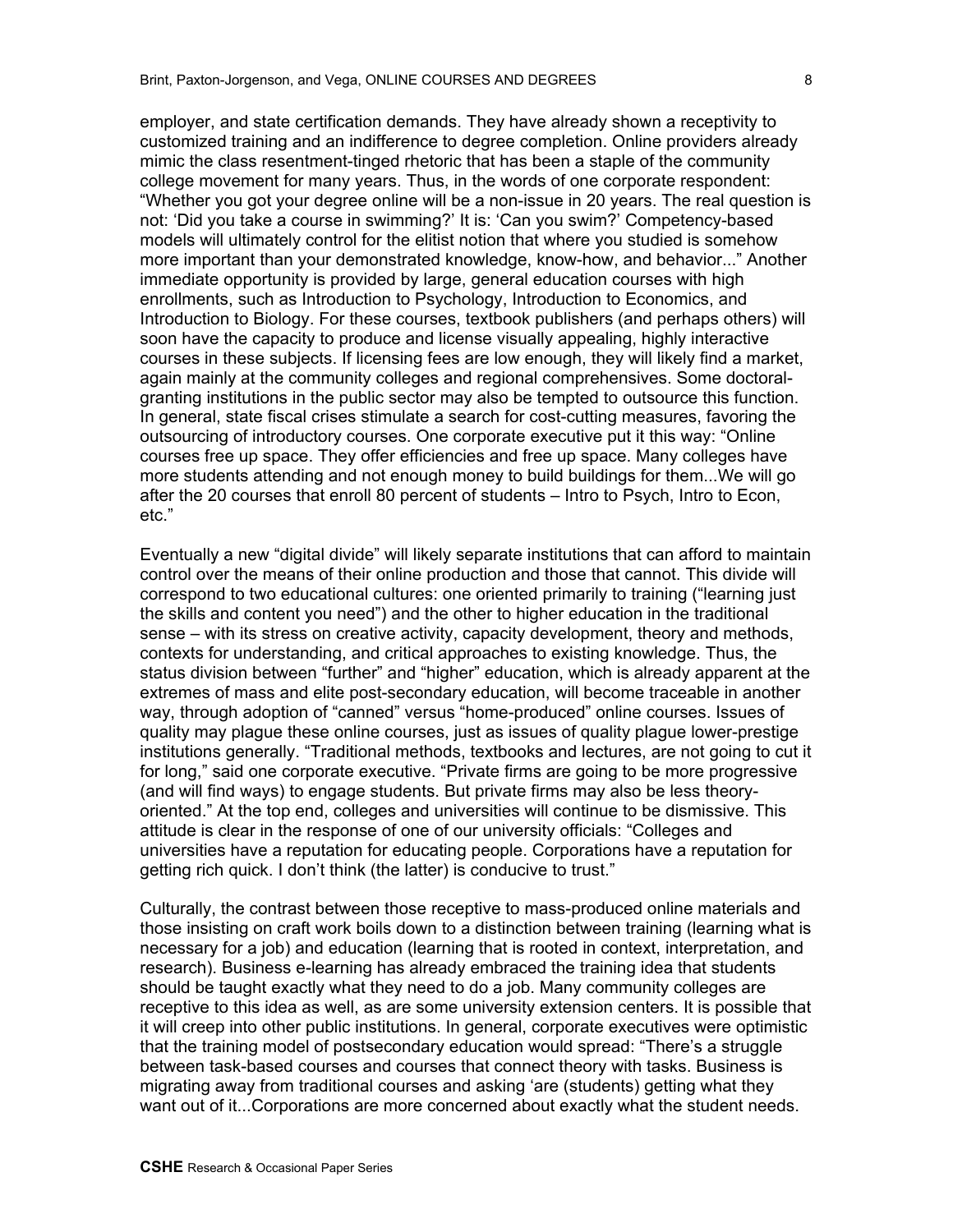This leads to the possibility of testing out of a unit in a course (unless a certification is involved.) That is a different model from a traditional collegiate experience. (It) leads to a different instructional design. Modular components (can) be self-contained." Liberal arts and research-oriented professors will naturally continue to embrace the traditional ideal of theory and context-based education in contrast to training. One hypothesis is that institutions and courses in which textbook teaching is now common will be the institutions and courses in which canned online course materials will be common in the future.

#### **Quality Issues**

Often-cited meta-analyses of comparable face-to-face and online courses show "no significant learning differences" (Phipps and Merisotis, 1999). However, this literature showing "no significant learning differences" may mask a reality in which online courses are often not comparable, at least not in the amount of attention they require of students (or instructors), and perhaps also in other ways. Indeed, our interviews with students lead us to question the quality of currently available online courses. If quality differences are evident, persistence and learning differences are likely to follow. If low quality courses are particularly common in low-prestige colleges and universities, the social significance of the quality issue is greatly amplified.

Three quality issues were raised in our interviews: (1) the extent to which online courses provide higher or lower levels of instructional quality than face-to-face courses, (2) the extent to which "blending" online and face-to-face instruction is necessary for effective online courses, and (3) the role of accrediting agencies in providing guarantees of quality. In this final section of the paper, we will discuss each of these issues.

Design and Instructional Quality. Our executive respondents debated the merits of online courses as compared to face-to-face courses. Many in both sectors felt that, in the words of one respondent, "Nothing in the world is like being employed full-time as a learner in a residential setting. This is a powerful and wonderful experience for most students." But, as partisans of online learning, they were also quick to point out that this ideal "is not available to everyone or even to most people." Respondents were quick to note that compelling graphics sometimes substituted for compelling content, and that this drawback seemed particularly evident in courses designed in the private sector. Most defended online courses, however, denying that course content was weaker.

Most of the executives also denied that opportunities for interaction were less online. Many agreed with the saying: "Distance education begins in the tenth row." "For those students who are afraid to raise their hand in a 600-person auditorium," one said, "faceto-face is not necessary. I mean, how much face-to-face interpersonal contact is fostered in that kind of setting?" Some familiar advantages of the online setting were frequently noted. People who are shy, our respondents said, often feel safer in an online environment. "Due to the anonymity that online discussion and message boards provide, (we) have found that online students tend to be less intimidated and share and discuss more freely than those in a traditional classroom." Collaborative projects were often cited as helping to build participation, and real-time conference rooms are available in some settings as a close substitute for face-to-face interaction. In spite of their overall support for the online environment, a few respondents did worry that poorly-paid virtual instructors might at times provide less feedback than one would expect in face-to-face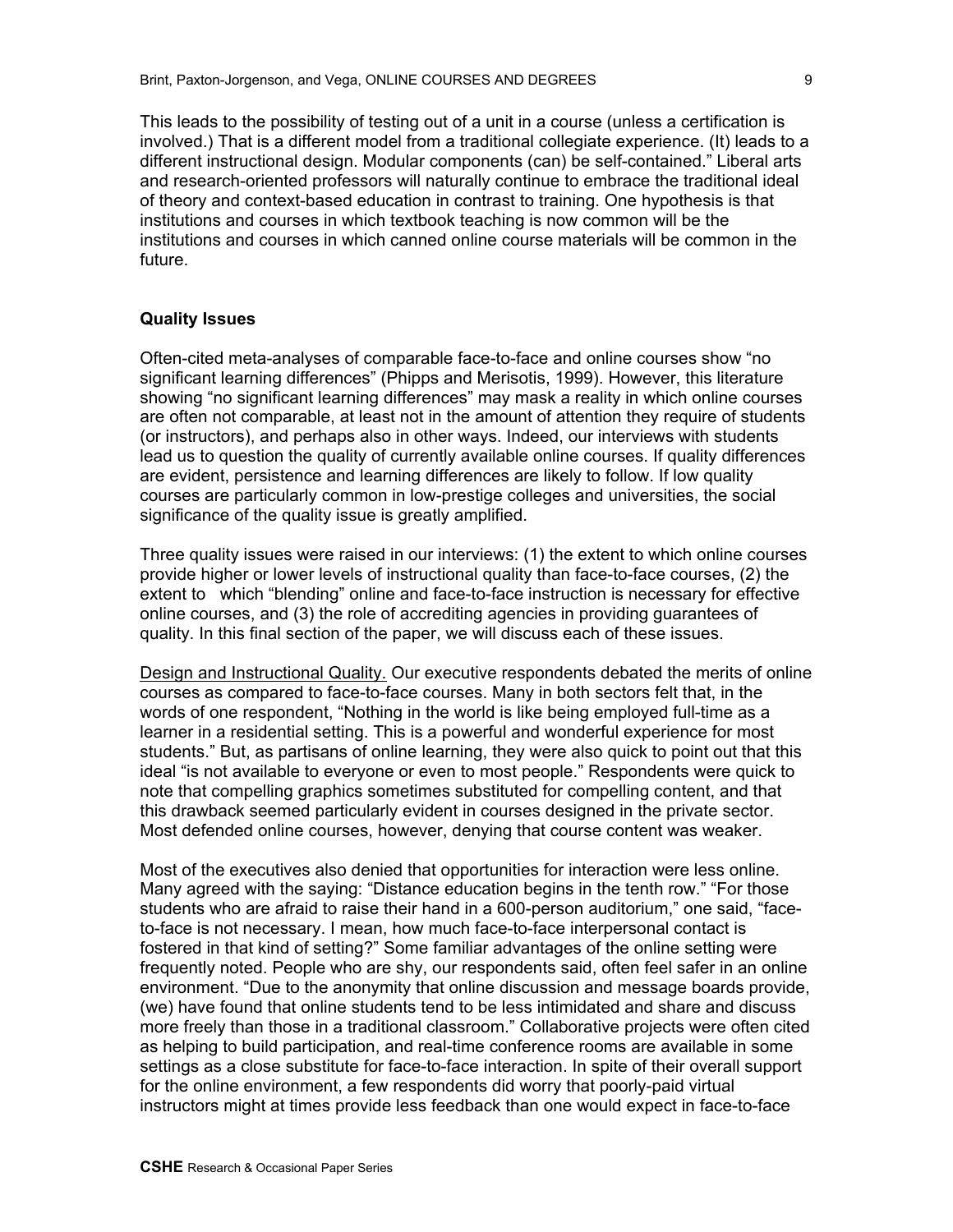courses. Costs, they said, could be a major factor here. Most on-line instructors are paid modest flat fees for online courses $3$  and treasure their own flexibility in posting and grading. $4$ 

The student view provides an interesting contrast to that of online executives. The students we interviewed were much more attentive than the executives to the secondclass nature of online courses. Of the 18 students we interviewed, more than 70 percent found online courses to be both more boring than face-to-face courses and to say they missed talking to other students after class. More than 60 percent said that they did not have as much interaction with fellow students in online courses, and nearly 80 percent said that they did not get to know their instructors well in online courses. Fully two-thirds said that they would take an online course only if they "didn't care about the course." These comments suggest an image of online courses as relatively undemanding, fast food approaches to learning. One student, for example, told us, "If there is a class you don't want to take, take it online and get it out of the way. That way you can save room for the courses you like or for your major. They aren't selling online courses because they are good education. They are selling them for convenience." Not all of the student responses were negative. About half of the student respondents said they found the anonymity of the online setting to be empowering and nearly two-thirds denied that instructors were slow to respond to their questions and comments. Only a minority said that they missed watching their instructors perform on stage.

The Rhetoric and Reality of the "Blended" Model. One solution to problems of interaction in online courses is to combine some face-to-face interaction with predominantly online course work. The most successful models of online instruction, such as the Virginia Tech "Math Emporium" and the RPI "Studio Courses," typically include ample opportunities for face-to-face interaction with instructors and fellow students (Tomlinson-Keasey, 2002). Most of our corporate respondents vigorously endorsed this "blended" model. However, when we pressed them, half said that in fact face-to-face interaction was not necessary to successful online courses. College and university respondents were still less likely to consider face-to-face interaction a necessity. Certainly, the blended model is much rarer in practice than it is as an ideal. Most on-line courses in colleges and universities require no face-to-face interaction. (High-end MBA programs, such as the Duke Global MBA, are notable exceptions, as are the other model programs mentioned above.)

This ambivalence about face-to-face interaction – embraced as an ideal, but denied in practice as a necessary principle – shows up also in the findings of our sampling of 40 online courses. We classified courses as either high, medium, and low in interaction requirements. All courses requiring some face-to-face interaction were classified as high, as were courses that required real-time discussions online. If courses required use of bulletin boards, chat rooms, and discussion threads, they were classified as medium in interactivity. At the low end, interaction opportunities were limited to bulletin boards, chat rooms, and email, and they were not required. These are liberal criteria to measure interaction, but nonetheless a majority of the courses we sampled, including some at elite institutions, were at the low end of the scale and only a few were at the high end. Instructors in both "low" and "medium" interaction courses did not always answer email or provide other forms of feedback promptly. Nor did they generally frequent discussion areas. These retreats from instruction can be and are legitimized as means of encouraging "self-sufficiency." A few officials were aware of the potential for abuse: "I would say the biggest disadvantage of online courses is the slow turnaround time for immediate questions," said one college respondent. "Discussion boards and email are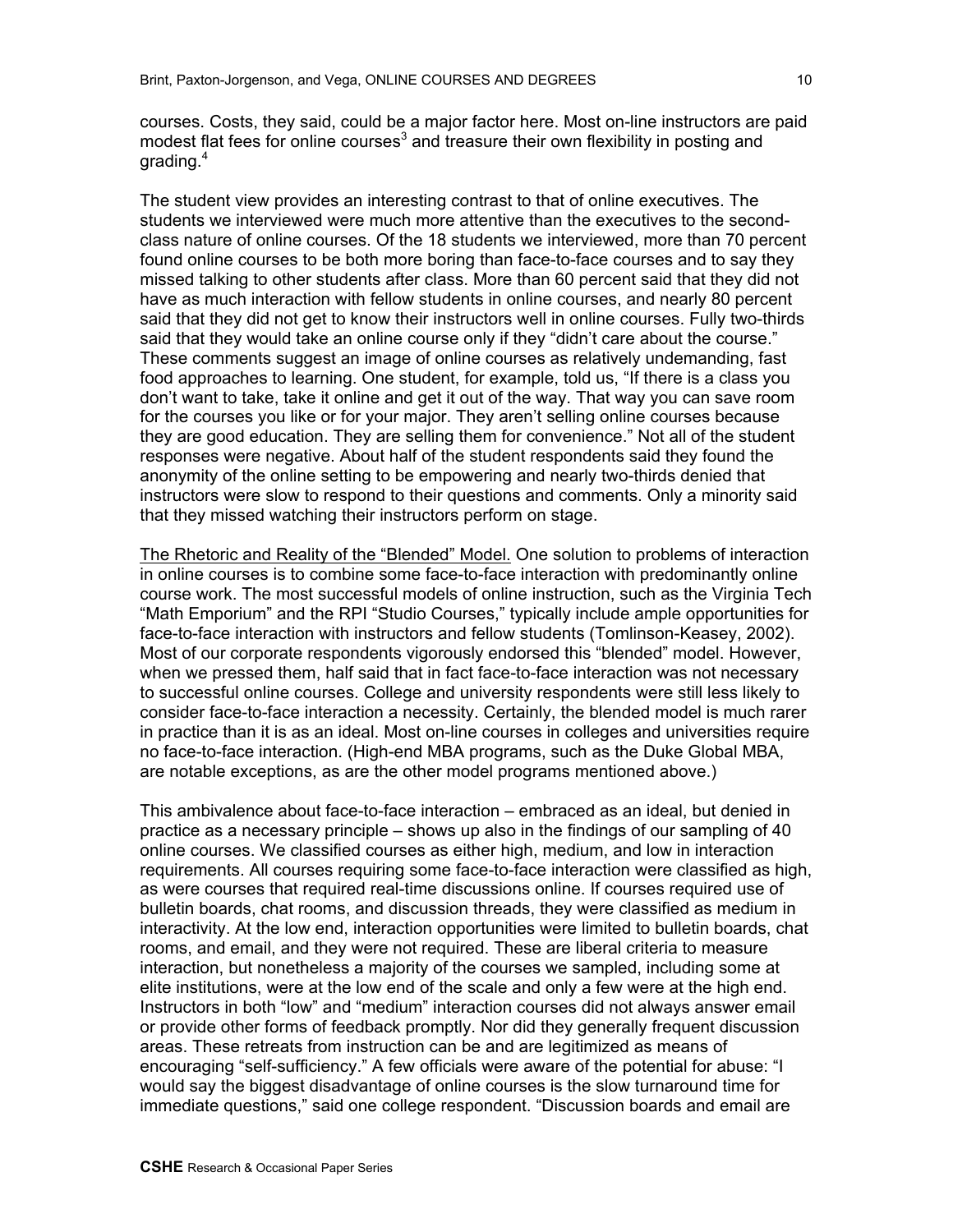great ways to contact someone or ask questions, but that convenient time frame can also work against you if someone gets back to you (only) when it is convenient for them."

The "low interaction" sites we visited appear to work well enough for adult learners pursuing credentials and continuing education units, as the reported 93 percent completion rate at Onlinelearning.net attests. But for younger students, lack of required interaction can affect engagement and persistence. One university respondent indicated that studies at his institution showed that dropout rates from online courses fell from 75 percent with no interaction to 20 percent with some face-to-face interaction.

The Limited Role of Accreditation. Unfortunately, accrediting bodies have not presented a major quality check for online providers. None of our respondents felt that accrediting bodies were effective in monitoring quality. Indeed, quite a bit of cynicism was evident in these responses. "Currently accreditation caters to private institutions," said one college and university official. "The focus is on the proposal. (T)his focus should not only include the proposal which private firms can put quite a bit of money into to present themselves in the most positive light. It should also include the need to prove the implementation of the education (but it doesn't). Private firms work with the bottom line not the academic standard and, in a sense, the academic standard has been sacrificed to appease and incorporate private firms." At universities, online programs are generally accredited without independent inspection for universities, and a special body now exists to provide accreditation for strictly online providers. This specialized accrediting body, the Accreditation Commission of the Distance Education and Training Council (DETC), was not widely respected. "Certain channels and specific accreditation bodies have lower standards and are easier to receive validation in comparison to the more traditional and stringent accreditation bodies," said one respondent. This view was endorsed by many others in the university sector.

#### **Conclusion**

The next step in this project will be to interview many more students and instructors on campuses offering both online and traditional courses about their experiences in the two settings. This will give us a more complete bottom-up perspective to complement the top-down themes that are emerging from our interviews with corporate and university officials. Only by combining the two will a true picture emerge of the front lines of technological change.

Our interviews with executives lead us to believe that the online market will continue to grow, with universities capturing the largest share of both the traditional 18-24 and the nontraditional mid-career adult market. However, private providers should continue to gain incrementally in the mid-career adult market, buoyed by evidence of employer indifference to the provenance of degrees. In addition, outsourcing of course content to private providers, following the lines of textbook production, is likely to continue to grow in public community colleges and regional comprehensives, creating a new "digital divide" between those institutions able to maintain control over the means of educational production and those unable to do so. The culture of student (and de-professionalized faculty) consumerism will contribute significantly to these flexibility-enhancing changes. Online courses, other than those required for recertifications, are likely to show bimodal completion rates. These courses are appropriate for highly motivated adults, but fail to provide sufficient social control to encourage completion among less highly motivated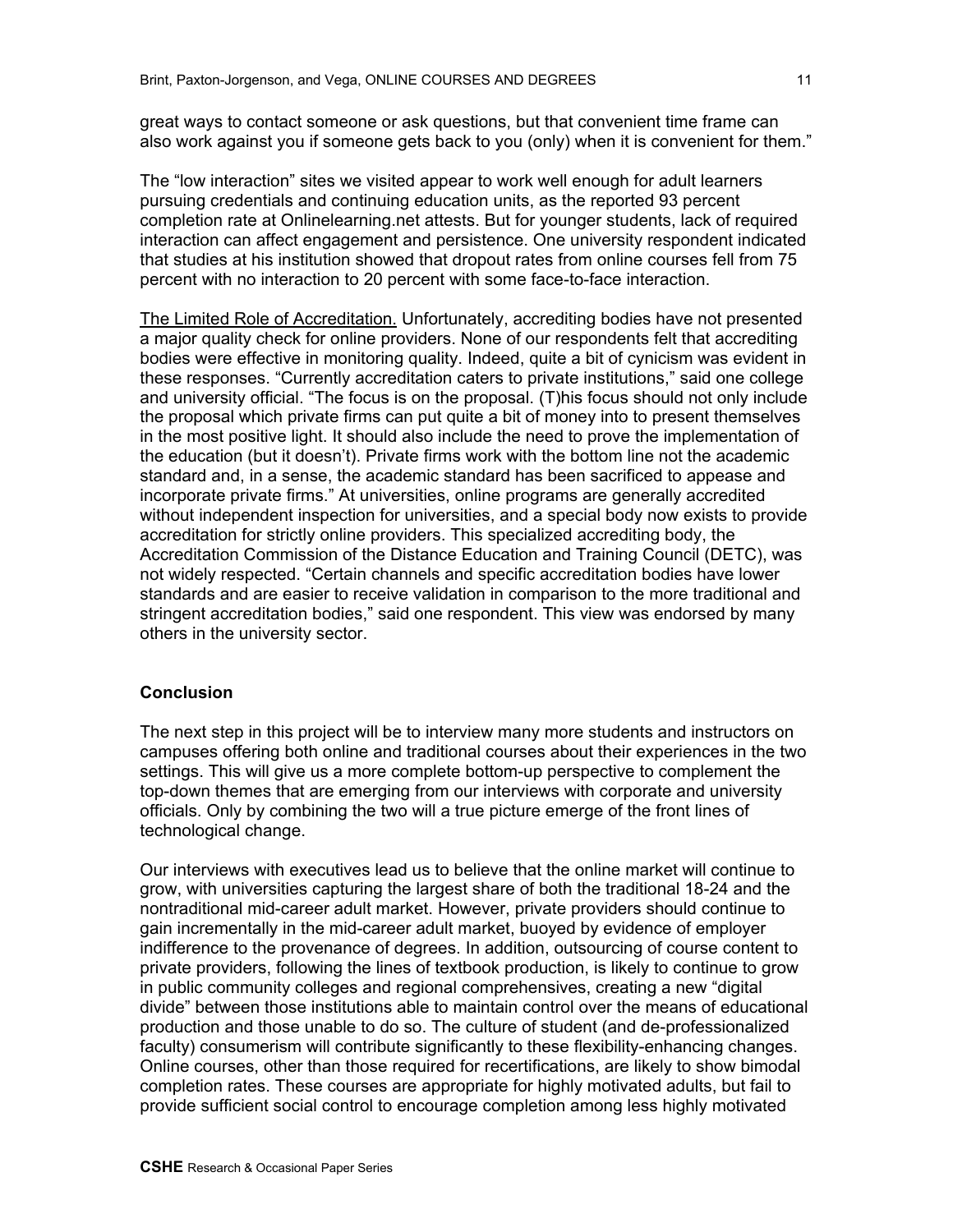and younger students. Issues of educational quality should also remain front and center. Courses sold for convenience and cost-savings are rarely monitored in a serious way for quality. Problems of weak course content and insufficient opportunities for interaction continue to plague online courses. An extensive effort to agree upon ways to evaluate and monitor the quality of online course materials and instructional efforts would be a welcome development in this increasingly important sector of post-secondary education. (For useful suggestions, see Marginson, 2002.)

#### **Notes**

 $1$  Marchese (1998) reports that some entrepreneurs recommend a development budget of at least \$80,000 per hour for online graphics intensive courses with high marketability. No university can fund such a course. Highly graphics intensive courses will in all likelihood be the preserve of the private sector.

 $2$  Altbach (2001) has criticized the use of the term "university" by online firms as implying higher standards and a broader range of offerings than actually exist. He suggests that these are "pseudo-universities" and should in fact be called "training" institutions. This would be a valuable change, in our opinion. At the same time, we note that the lack of category regulation also extends to brick-and-mortar entities. Many colleges have changed their names in recent years to universities, hoping to capture some of the higher prestige associated with the term.

 $3$  Nelson and Watt (1999) report that the University of Chicago paid virtual instructors \$965 per course in 1997. This is significantly less that part-time instructors in face-toface courses are typically paid.

<sup>4</sup> An instructor we interviewed inadvertently provided support for this concern: "One of the great things about teaching online," he said, "is that I can grade work from my boat, rather than having to drive into a campus."

## **References**

Altbach, Philip G. 2001. "The Rise of Pseudo-universities*.*" *International Higher Education* 25 (Fall): 2-5.

Collis, David J. 2002. "New Business Models for Higher Education." In *The Future of the City of Intellect*, ed. Steven Brint. Stanford, CA: Stanford University Press. Pp. 181-202.

Cuban, Larry. 1986. *Teachers and Machines: Classroom Use of Technology since 1920.*  New York: Teachers College Press.

Drucker, Peter F. 1998. "The Next Information Revolution." *Forbes ASAP* (Aug. 14).

Green, Kenneth C. 2000. "Technology and Instruction." Paper presented at "The Future of the City of Intellect" conference. University of California, Riverside (February).

Levine, Arthur. 2000. "The Soul of A New University." *New York Times* (March 13): A21.